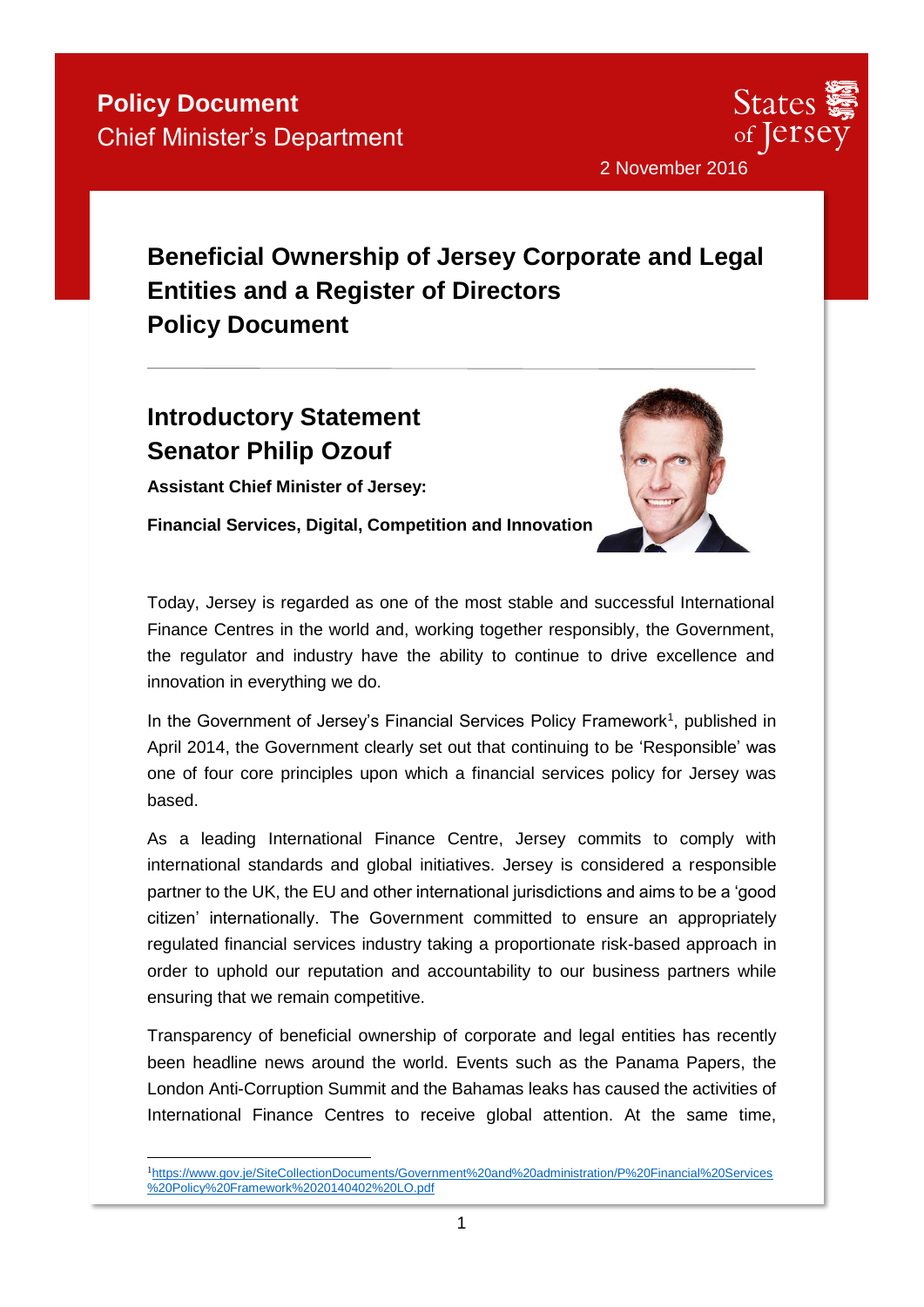

international standards have continued to develop, in particular those of the Financial Action Task Force ("FATF") and the Global Forum on Transparency and Exchange of Information for Tax Purposes (the "Global Forum").

Jersey recognises that beneficial ownership transparency is a critical factor preventing the abuse of the global financial system for laundering the proceeds of crime and the financing of terrorism. Jersey has had a central register of beneficial ownership since 1989, and that is combined with the regulation of Trust and Company Service Providers ("TCSPs") ensuring oversight of those who form and administer corporate and legal entities in Jersey which together ensures compliance with the international standard of having available adequate, accurate and current beneficial ownership information. This information is exchanged with law enforcement and tax authorities, on request, worldwide.

The framework under which international financial services operates in Jersey is robust and has recently been assessed in respect of international standards by MONEYVAL (the regional body of the FATF for European jurisdictions) and a report was published<sup>2</sup> earlier this year which included a clear statement on the international recognition of Jersey's leading position on beneficial ownership transparency. MONEYVAL stated upon release of the report that *"Jersey has a mature and sophisticated regime for tackling money laundering and the financing of terrorism, as well as an internationally-recognised mechanism to ensure transparency of beneficial ownership information".* In addition to the comments made by MONEYVAL, Jersey's regime concerning transparency of beneficial ownership has been recognised by the IMF and the World Bank in its project under the Stolen Assets Recovery Initiative ("StAR") - "The Puppet Masters. How the Corrupt Use Legal Structures to Hide Stolen Assets and What to Do About It."<sup>3</sup>

Immediately prior to the London Anti-Corruption Summit earlier this year, Jersey signed an agreement with the United Kingdom to enhance exchange of beneficial ownership information between the law enforcement authorities. The agreement also underlines our continued commitment to law enforcement cooperation between the Governments of Jersey and the United Kingdom. Jersey has a long history of

-

<sup>2</sup>[https://wcd.coe.int/ViewDoc.jsp?p=&id=2432343&Site=DC&BackColorInternet=F5CA75&BackColorIntranet=F5C](https://wcd.coe.int/ViewDoc.jsp?p=&id=2432343&Site=DC&BackColorInternet=F5CA75&BackColorIntranet=F5CA75&BackColorLogged=A9BACE&direct=true) [A75&BackColorLogged=A9BACE&direct=true](https://wcd.coe.int/ViewDoc.jsp?p=&id=2432343&Site=DC&BackColorInternet=F5CA75&BackColorIntranet=F5CA75&BackColorLogged=A9BACE&direct=true)

<sup>3</sup> <https://star.worldbank.org/star/sites/star/files/puppetmastersv1.pdf>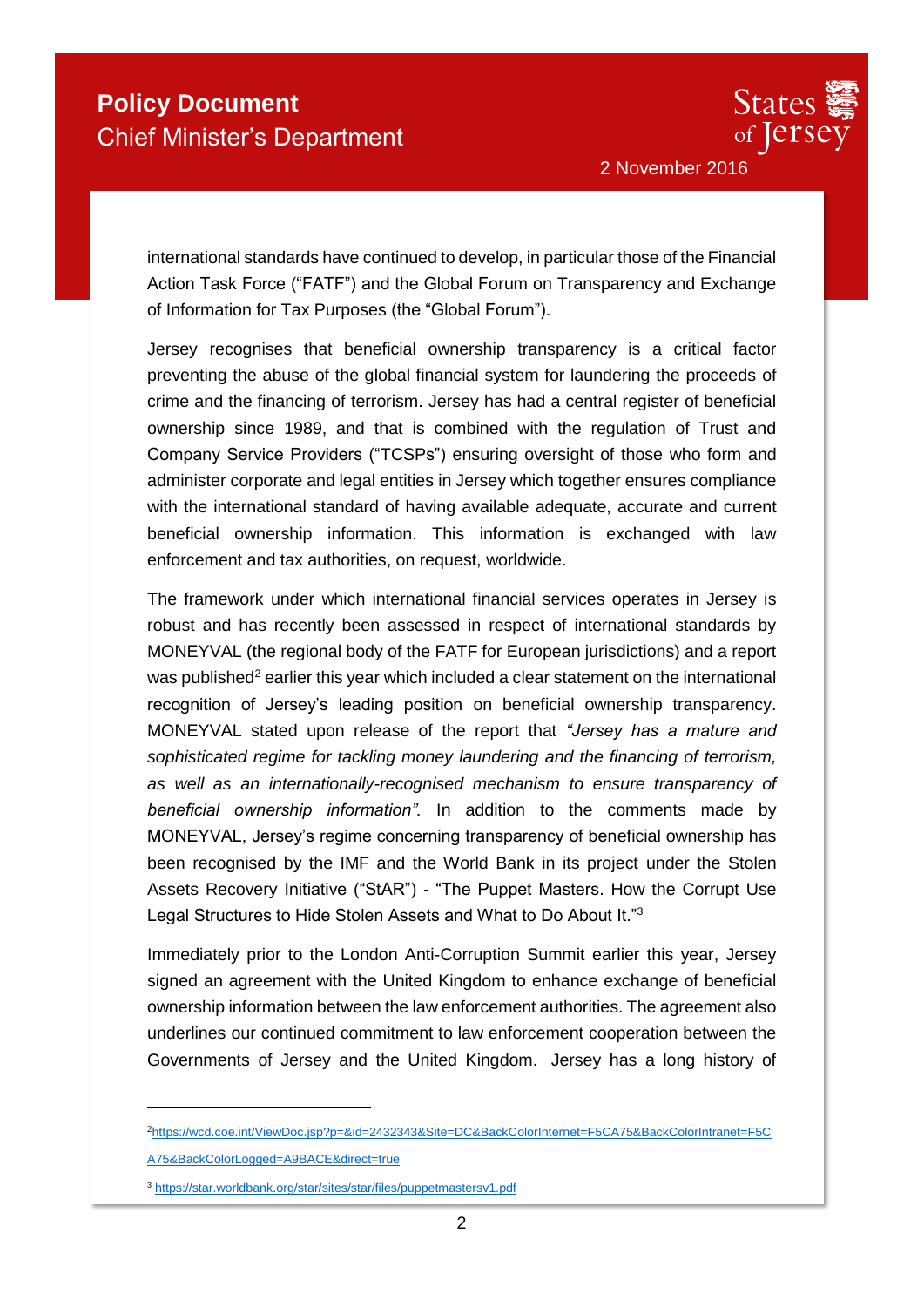

passing accurate beneficial ownership information to UK law enforcement authorities, to the declared satisfaction of those authorities. Jersey already shares information about tax on request with our network of tax information exchange agreements and Jersey is one of the early adopters of the Common Reporting Standard ("CRS") on automatic exchange of information ("AEOI") with first reporting to partner jurisdictions next year.

Against the background of current initiatives seeking to enhance the transparency of beneficial ownership, the Government published on 10 March 2016 an important Consultation Paper (the "Consultation Paper") (linked at ANNEX A) on two important policy positions relating to transparency of corporate and legal entities in Jersey.

These policy areas were:

- a) To further ensure the updating of beneficial ownership information held at the Companies Registry by Jersey corporate and legal entities, where those entities are administered by a TCSP, and the TCSP becomes aware of a change of beneficial ownership;
- b) The introduction of a register of directors for Jersey and whether that register should be held publically or privately.

This policy document outlines the feedback from the consultation and the policy position of the Government of Jersey considering international developments since the Consultation Paper was published on 10 March 2016.

This policy document should be read in conjunction with documents produced by the Jersey Financial Services Commission Companies Registry that outline the implementation plan for this enhanced policy. This is designed to provide a clear roadmap as to the future of beneficial ownership transparency in Jersey.

In that vein, I would like to thank the industry and different organisations who have worked in consultation with Government to determine the policy, namely: the JFSC, the Companies Registry, the Joint Financial Crimes Unit of the States of Jersey Police, the Law Officers' Department and Jersey Finance Limited.

Legislative amendments to implement the policy announced today will be brought to the States Assembly in the first half of 2017 for adoption.

Finally, I wish to stress that the Government see this policy as an enhancement of an already effective functioning system in Jersey – and a reinforcement of the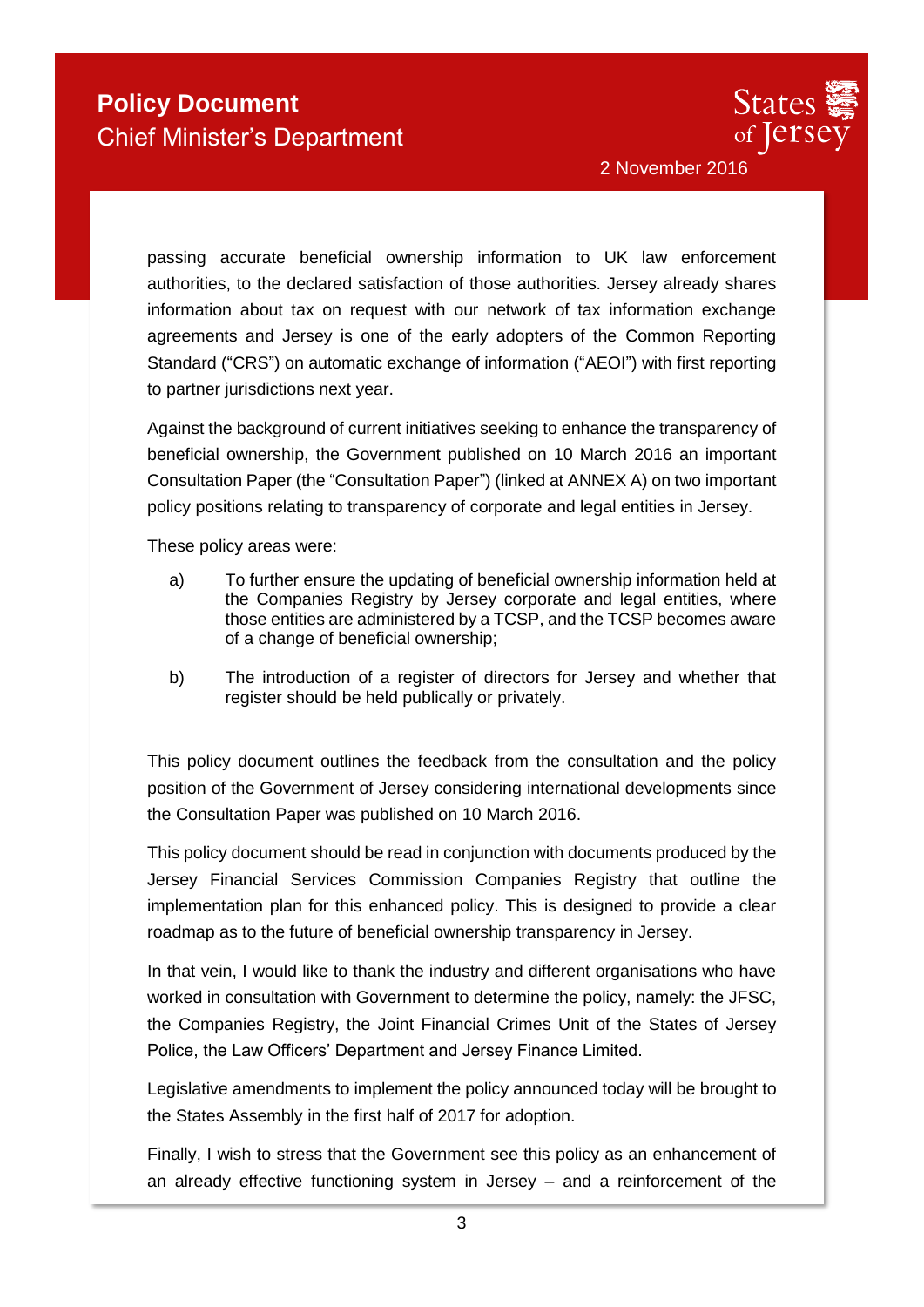

2 November 2016

existing leading position that has been independently endorsed by international assessors and acknowledged experts.

Our obligations as a responsible International Finance Centre require us to continue to develop our own domestic policies so that we continue to be regarded as one of the most stable, responsible and successful International Finance Centres in the world.

I am confident that this policy fulfils that obligation.

 $\forall\psi.$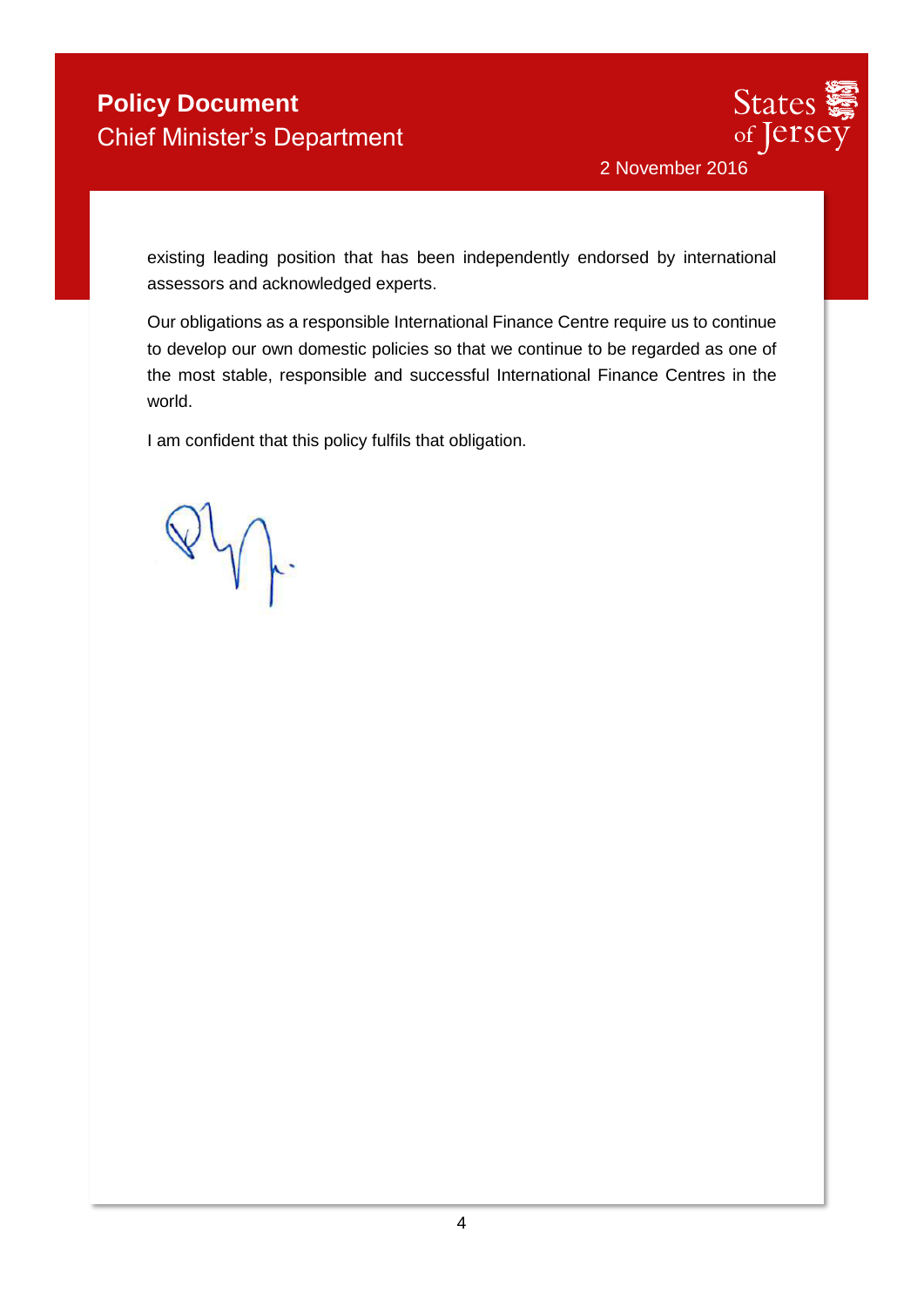

2 November 2016

#### **Part A: Consultation Responses**

#### **Audience and Background**

1. It should be highlighted at the outset of this policy document that the responses to the Consultation Paper and information contained in this policy document **predominantly relates to Jersey corporate and legal entities administered by TCSPs.**

- 2. In Jersey, all corporate and legal entities formed for non-residents are required to be formed through regulated TCSPs. Whilst the new obligations contained in the policy will be placed on the corporate or legal entity, the relevance of the policy is to TCSPs in that the requirement to provide information to the central registry will be carried out by the TCSP as part of the service they provide to the corporate or legal entity.
- 3. Corporate and Legal Entities has been interpreted by the Government, in line with FATF requirement and the AML Handbook, to include:
	- Companies registered under the Companies (Jersey) Law 1991;
	- Foundations registered under the Foundations (Jersey) Law 2009;
	- Incorporate Limited Partnerships registered under the Incorporated Limited Partnerships (Jersey) Law 2011;
	- Limited Liability Partnerships registered under the Limited Liability Partnerships (Jersey) Law 1997;
	- Limited Partnerships registered under the Limited Partnerships (Jersey) Law 1994; and
	- Separate Limited Partnerships registered under the Separate Limited Partnerships (Jersey) Law 2011.
- 4. In this policy document, it should be noted that references to the Companies Registry and the Jersey Financial Services Commission ("JFSC") should be read as interchangeable since the JFSC houses and operates the Companies Registry.
- 5. Where "Beneficial Ownership" is referred to in this document this should be considered to include "Beneficial Ownership and Control" as defined in the Jersey regime under the Money Laundering (Jersey) Order 2008 and the AML/CFT Handbook.
- 6. There will be some additional confirmation requirements concerning beneficial ownership for Jersey resident trading corporate and legal entities and information on this will be sent to those corporate and legal entities by the Companies Registry in due course. They are not covered further in this document.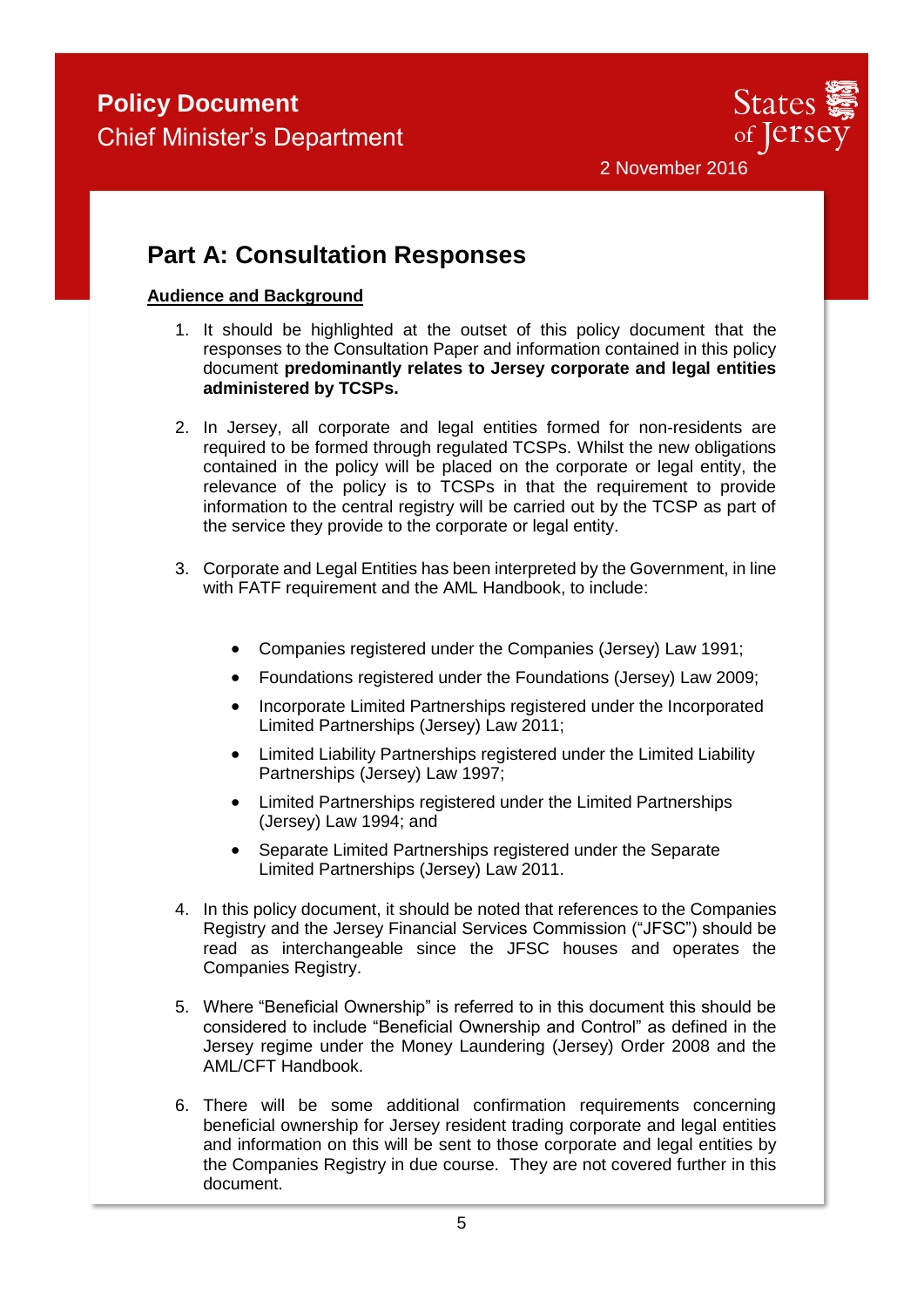

2 November 2016

#### **Introduction**

7. The Consultation Paper was published on 10 March 2016 and closed on 7 April 2016 (linked at ANNEX A). The consultation was published to the general public on [www.gov.je](http://www.gov.je/) and was promoted by Jersey Finance proactively to the finance industry in the island. In total, 18 responses were received to the consultation, 13 directly to Government and 5 through Jersey Finance Limited.

- 8. In the responses two trade associations were represented, the Jersey Funds Association (the "JFA") and STEP Jersey. STEP Jersey endorsed the JFA response. A response was also received from IFC Forum, a group that represents financial services firms in International Finance Centres around the world and with a number of member firms in Jersey.
- 9. A number of key themes emerged from the responses in relation to each of the issues that are summarised below:

#### **Key Themes**

#### **Updating of Beneficial Ownership Information**

- a) The position of Jersey in relation to the global transparency agenda generally;
- b) Whether updating of information in a central register was required in order to be in compliance with the 2012 FATF Recommendations;
- c) If updating is to be introduced, what should be the "trigger" event for updating;
- d) The requirements imposed upon TCSPs to identify a beneficial ownership change and ensuring consistency across regimes;
- e) The timescale for updating beneficial ownership information upon a change;
- f) The use of technology to achieve more regular updating of the central register;
- g) The timescale for implementation of any change to the provision of beneficial ownership information.

#### **Register of Directors**

- a) The requirement to introduce a central register of directors;
- b) Whether a register of directors should be held publically;
- c) The search criteria for a register of directors;
- d) The timescale for updating the central register on a change of director;
- e) The timescale for implementation of a central register of directors.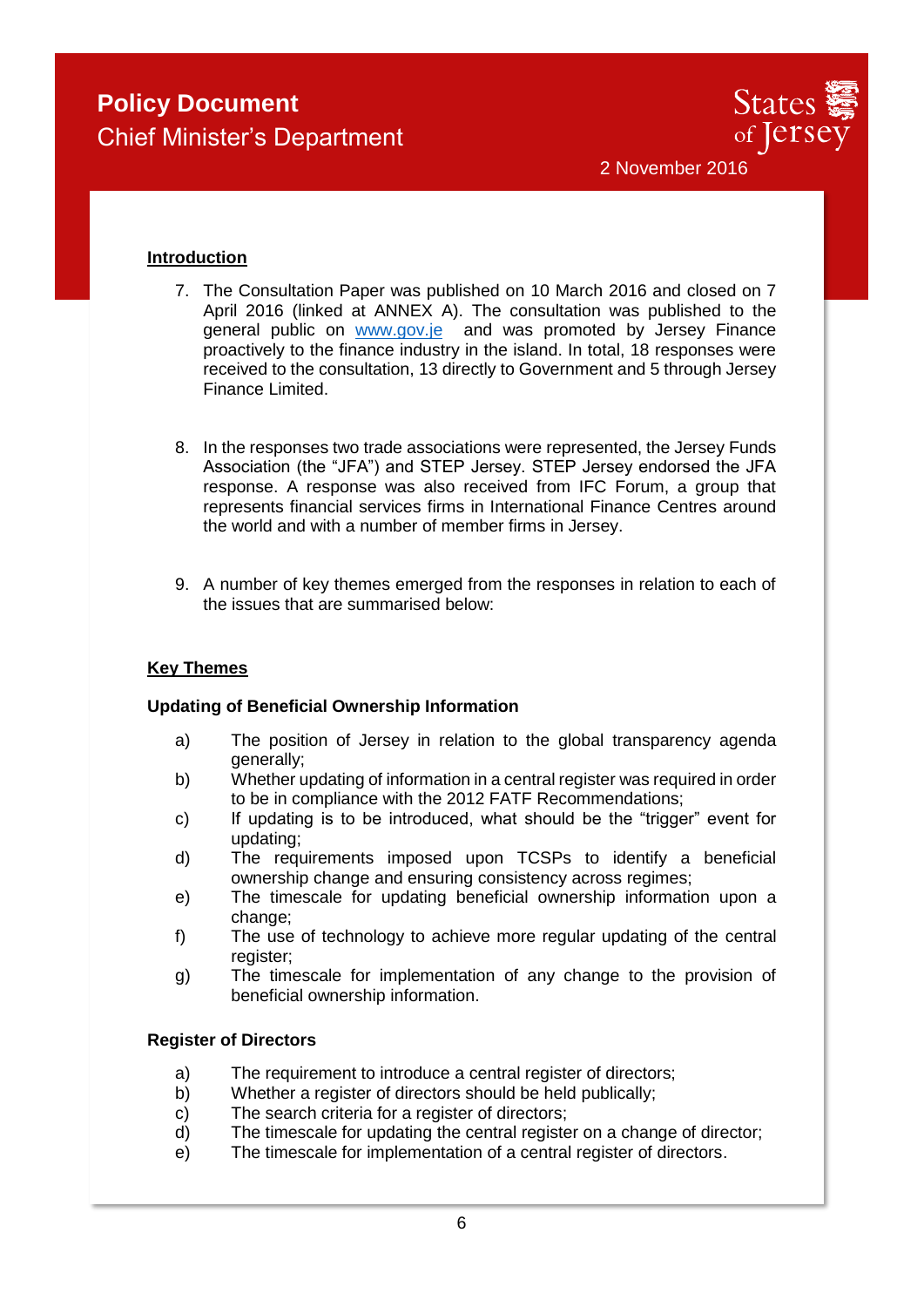

2 November 2016

#### **Summary of responses – updating of beneficial ownership information**

10. Respondents in their comments sought to strike a balance between the reputational benefits from Jersey's existing, leading position, what the current international standards call for, and how what was proposed compares with the actions of the island's main competitors.

- 11. A number of respondents stated that Jersey should continue to rely upon the regulated TCSPs as being a sufficient source for law enforcement authorities to obtain on request timely/current information on beneficial ownership.
- 12. There was a strong view of all respondents that if Jersey was to move to legislate for more regular updating of the central register, this should not create any further requirements beyond the obligations of the TCSP that are currently contained in legislation and in the AML/CFT Handbook.
- 13. This also raised the issue of the "trigger" event to update the central registry on a change of beneficial ownership information. Many respondents made the point that often, a TCSP may only know of a change of beneficial ownership when it carries out a compliance review exercise, which the TCSP is required to do under the provisions of the Money Laundering (Jersey) Order 2008 and the AML/CFT Handbook. It may be that whilst in respect of a material interest, such as a shareholding, the TSCP will be immediately informed due to the need to amend the shareholder register, that in respect of a controlling interest, it may not be notified of a change of beneficial ownership information somewhere else in a structure until such a time as it carries out a compliance review exercise.
- 14. As for the timescale for updating beneficial ownership information after becoming aware of a change, a number of respondents stated that the longest option listed in the Consultation Paper should be adopted (28 days) – although some respondents clearly considered this point in more detail and when they considered other updating requirements in the Companies Law and other legislation relevant to corporate or legal entities they considered that 21 days was a more appropriate time for updating.
- 15. Respondents welcomed the inclusion of a section on the use of technology for updating beneficial ownership information in the consultation paper – they felt this showed Jersey's Fintech ambitions and that future consultations should reference technology wherever possible. Questions arose over how any smart technology solution would be funded (by industry, Government, Commission) and how it would interrelate with other reporting requirements under the CRS or FATCA. Questions were also raised concerning assurances that the system would have appropriate cyber security control and that the JFSC registry more generally was suitably secure in this regard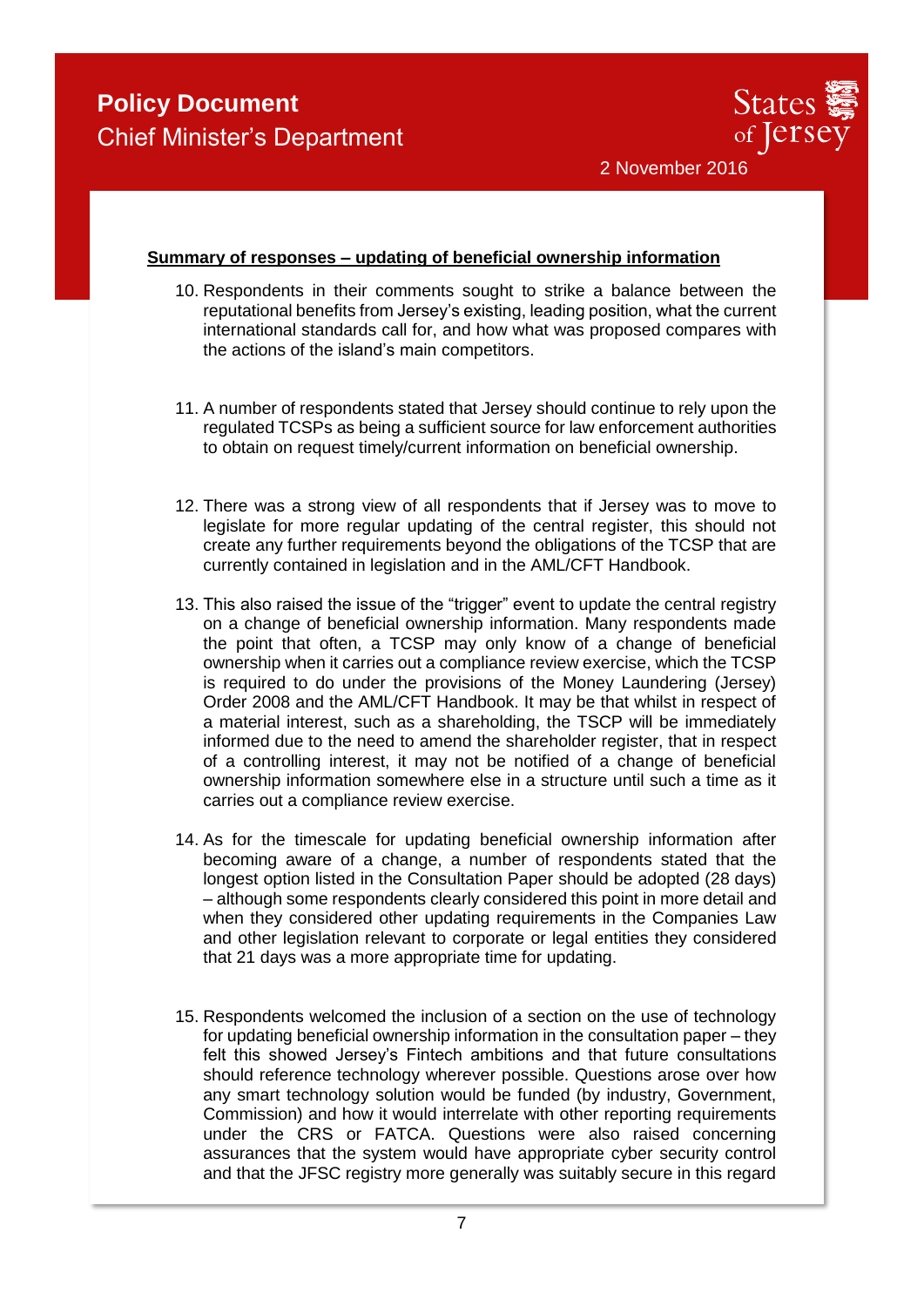

considering how important the confidentiality of information in the beneficial ownership database is.

16. Finally, industry considered the implementation timeline (which in the consultation was matched to the implementation date of the  $4<sup>th</sup>$  Money Laundering Directive of the EU ("4MLD") – 26 June 2017) may be too soon to ensure they can put in place processes, procedures and a technology solution for updating the Central Register.

#### Register of Directors

- 17. It was broadly accepted by most respondents that the FATF requirements as to 'basic information' required a register of directors of a company to be held centrally in a jurisdiction. The issue as to whether a register of directors should be held publically was more contentious.
- 18. The trade association responses were not supportive of the concept of introducing a central register of directors unless the privacy and security of the information could be assured.
- 19. Respondents correctly pointed out that a combination of R.24 of the FATF Recommendations, paragraph 13 of the interpretive note to R.24 and the FATF Guidance on Transparency of Beneficial Ownership (published Oct 2014) leads to the conclusion that the information on directors should be publically available. However, it was noted that the conclusion is not selfevident from the FATF Recommendations or interpretive notes themselves and it was noted by respondents that many other jurisdictions have not held this information publically.
- 20. It was felt by respondents that there was sufficient ambiguity and differentiation in jurisdictional implementation at this point in time to propose that the information be collected on a central register but held privately until such a time as it was clear the information should be held publically and this was widely adopted by jurisdictions.
- 21. Some respondents supported the information being held publically and noted that in some circumstances this might assist Client Due Diligence processes (on verification of directors) and would show Jersey's commitment to the transparency agenda. Most respondents supported the view that information should only be searchable against company name (and not individual director name) and that a small charge should be made for the information to prevent data mining. This would be similar to the charge for other company documents produced by the registry. Some respondents simply thought that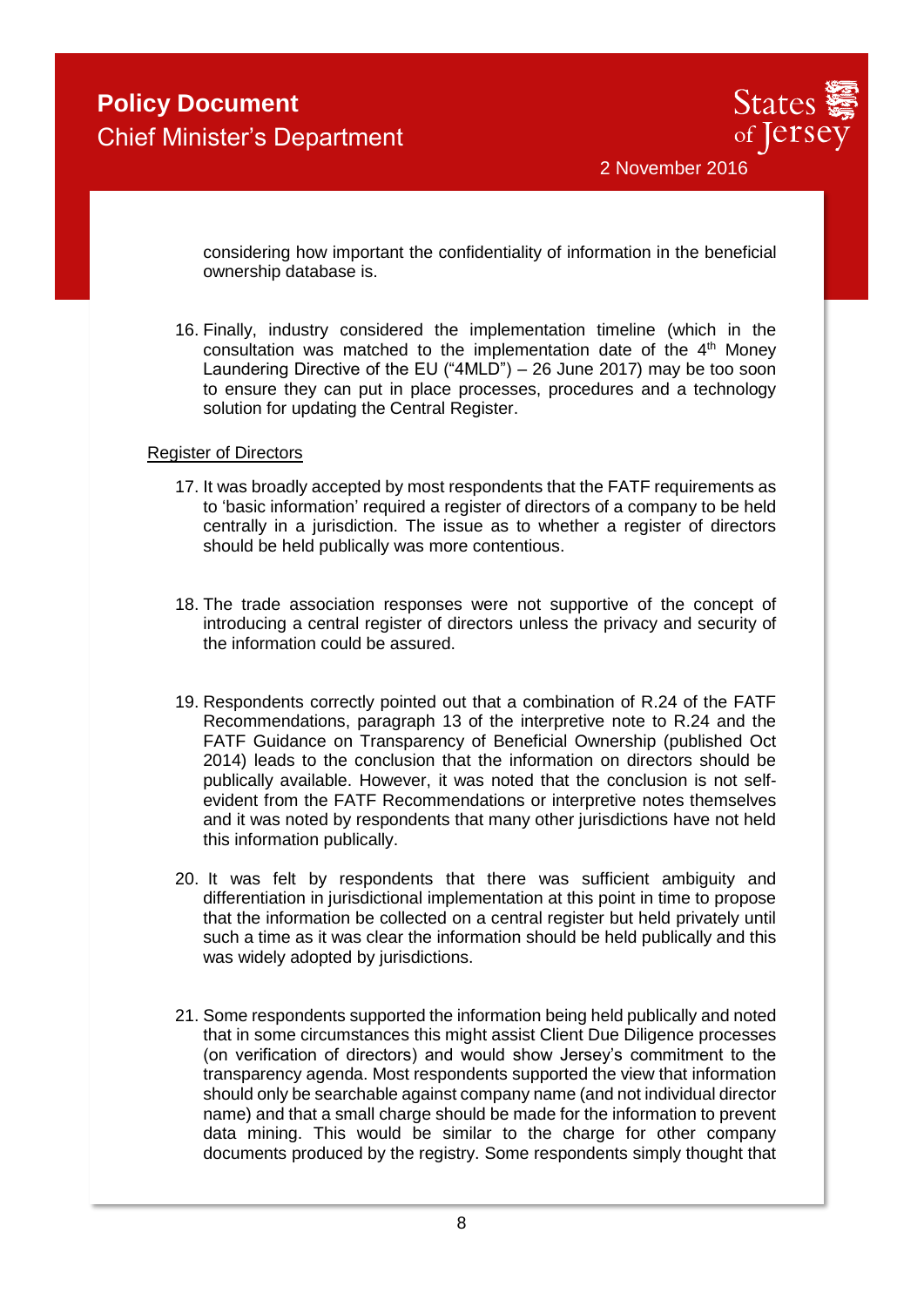

information on public companies should be publically available and private companies should not be publically available.

- 22. In terms of updating the register post change of director, the view generally taken was the same position as to updating of beneficial ownership information should be adopted (discussed previously). Some respondents, however, thought that the register of directors should only be updated through the annual return on an annual basis.
- 23. In terms of implementation timeline there was not great concern on the proposed 2017 implementation date. There was comment that on implementation, there should be "grandfathering" of a period of time (90 days suggested) to ensure all the information is able to be provided to the Companies Registry within an appropriate window.

#### **Part B: Policy position**

-

- 24. Responses to the consultation have been considered in full by relevant Ministers and these have been considered alongside developments that have occurred since the consultation was published on 10 March. These developments are:
- a) The Exchange of Notes signed on 13 April 2016 with the United Kingdom to enhance beneficial ownership information exchange between Jersey and the United Kingdom (linked at ANNEX B);
- b) The development of an initiative announced in April/May 2016 to automatically exchange information on beneficial ownership between a number of countries<sup>4</sup>;
- c) The action being taken by the International Standard Setters (FATF/OECD) at the request of the G20 to enhance the relevant standards on transparency of beneficial ownership information.

<sup>4</sup> [https://www.gov.uk/government/publications/beneficial-ownership-countries-that-have-pledged-to-exchange](https://www.gov.uk/government/publications/beneficial-ownership-countries-that-have-pledged-to-exchange-information)[information](https://www.gov.uk/government/publications/beneficial-ownership-countries-that-have-pledged-to-exchange-information)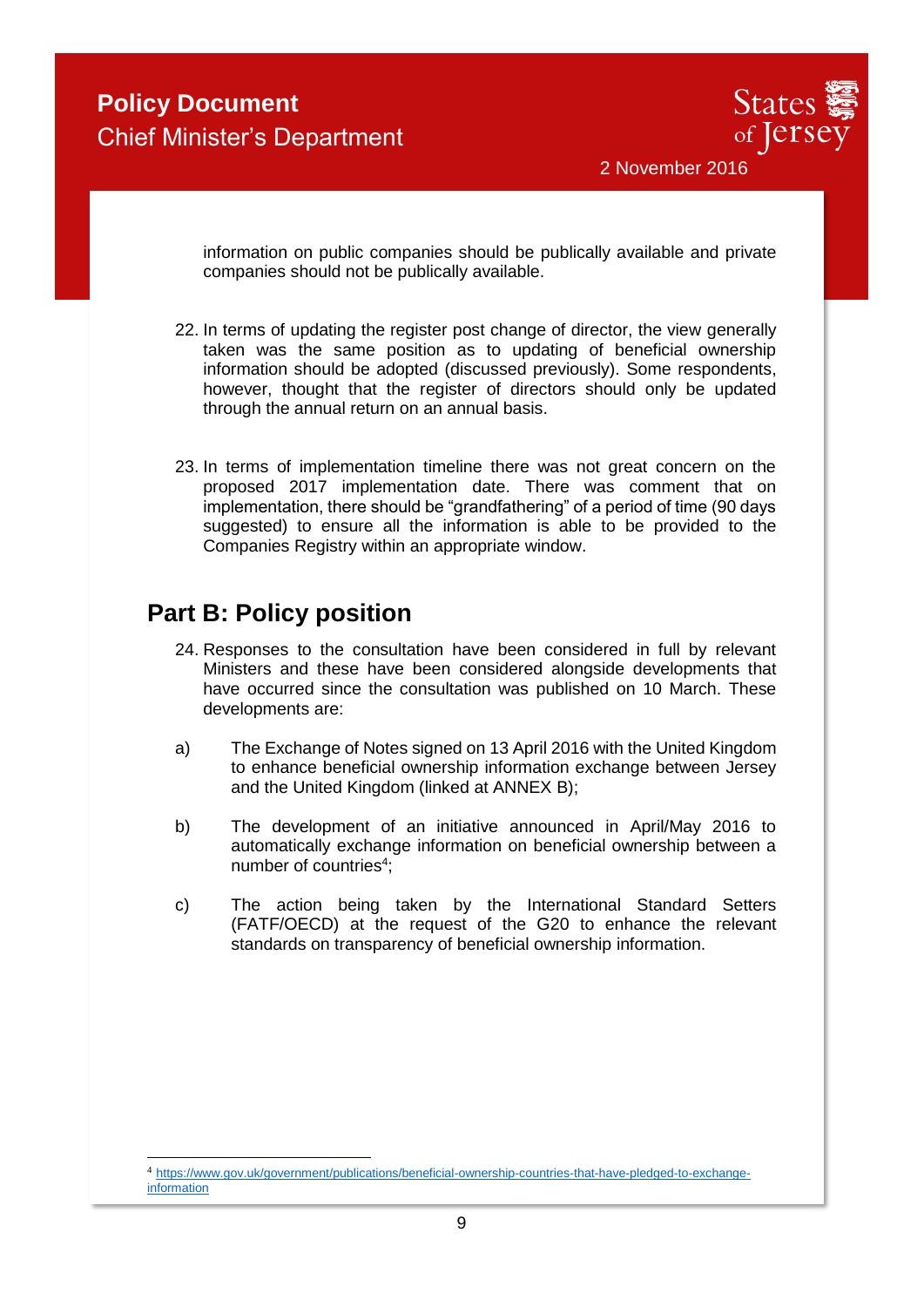

2 November 2016

25. Consideration of these matters have caused the Government to determine the following policy positions:

#### Updating of Beneficial Ownership Information

- 26. This consultation has been published against the background of the current international initiatives, Jersey's leading position on transparency of beneficial ownership information for the benefit of law enforcement and tax authorities and that the Island has received positive responses from international bodies and individual jurisdictions in recognising Jersey as a reputable jurisdiction committed to the fight against corruption, terrorism and other financial crime.
- 27. Equally, the pressure on other jurisdictions to meet the same standards has meant that Jersey has not suffered from a loss of business and has attracted business that looks to be associated with a jurisdiction seen to be complying with the international initiatives.
- 28. The Government has seen nothing in the responses to the consultation to justify departing from a policy of continuing to develop the effectiveness of the central register and regulation of TCSP model to ensure that Jersey provides adequate, accurate and current/timely information to law enforcement and tax officials.
- 29. At the present time up-to-date information is held by the TCSPs and is obtained by law enforcement and tax authorities on request. Having this information held in a secure central register will enable the same information to be exchanged on request on a quicker timeline, as provided for in the Exchange of Notes agreed with the UK Government in April 2016.
- 30. The Government is therefore of the view that the main policy question now, for Jersey, must turn to how we ensure that our existing central registry continues to contain timely/current information.
- 31. The position of the International Standard Setters (FATF/OECD) as to the relevant standards on transparency of beneficial ownership information has also been a relevant to the Government's considerations in this area. When the initiative on automatic exchange of beneficial ownership information was announced earlier this year, there appeared to be potential for amendment to the international standards. The most recent papers by the FATF<sup>5</sup> and the OECD<sup>6</sup> to the G20 Finance Ministers now make it clear that the focus is not on revising the standard but on implementation of the existing standard by jurisdictions. The Government is also aware from its own work with the FATF and the OECD that there is no support at this stage to change the

-

<sup>5</sup> <http://www.fatf-gafi.org/media/fatf/documents/reports/G20-Beneficial-Ownership-Sept-2016.pdf>

<sup>6</sup> [http://www.oecd.org/tax/transparency/about-the-global-forum/g20/oecd-secretary-general-tax-report-g20-finance](http://www.oecd.org/tax/transparency/about-the-global-forum/g20/oecd-secretary-general-tax-report-g20-finance-ministers-october-2016.pdf)[ministers-october-2016.pdf](http://www.oecd.org/tax/transparency/about-the-global-forum/g20/oecd-secretary-general-tax-report-g20-finance-ministers-october-2016.pdf)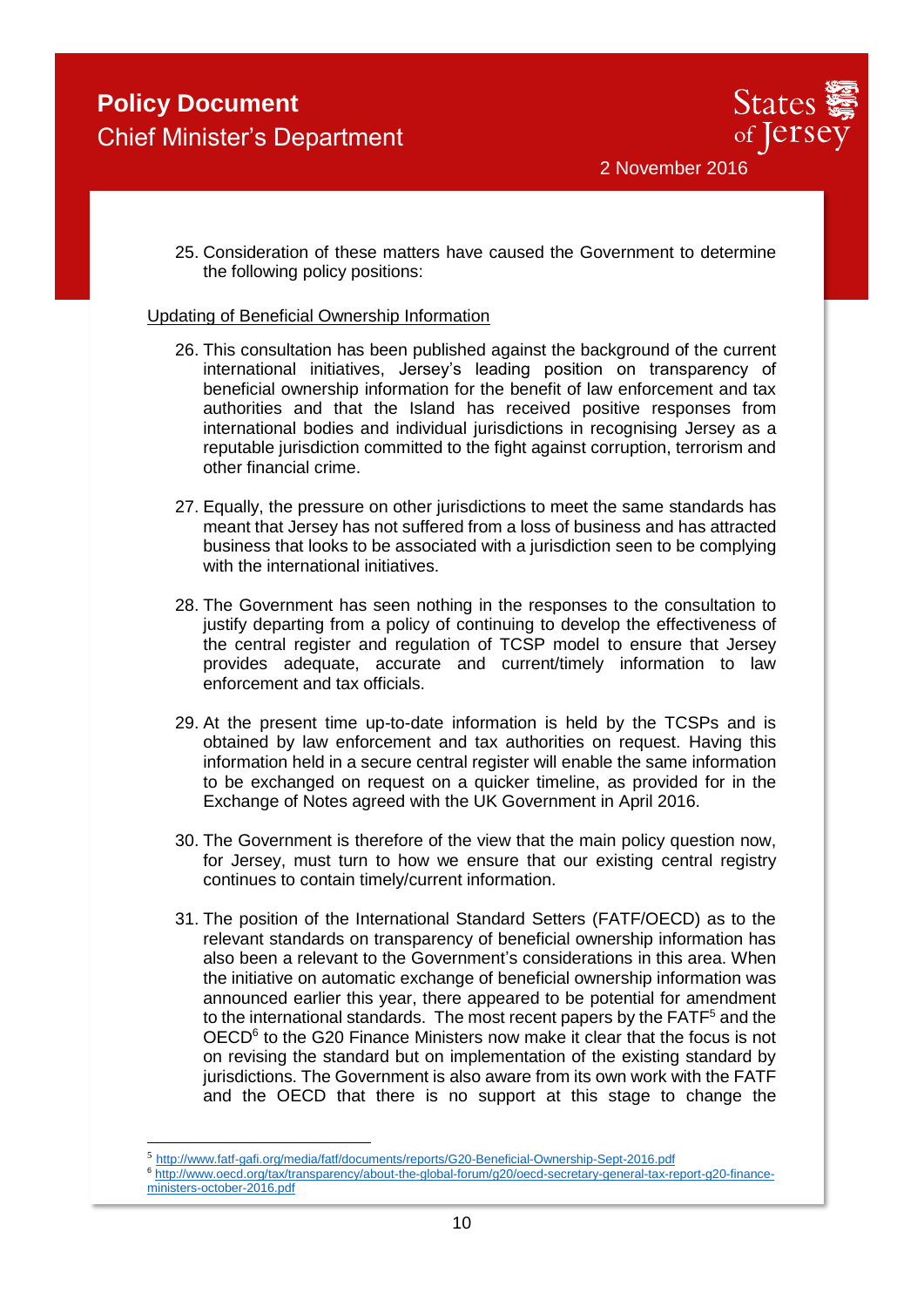

international standard. The Government delayed the publication of this response paper until such a time as this position was clear internationally.

- 32. The commitment in the Exchange of Notes (linked at ANNEX B) with the United Kingdom enhanced the timescale in which information needs to be exchanged with law enforcement. This is predominantly being done to exchange information from the central register within 24 hours (on a normal request) or within 1 hour (on an urgent request where there is, for example, Terrorism Financing concerns) and this heightens the importance of updating the central register upon a change. The timescales in the Exchange of Notes would not be met if law enforcement have to first confirm beneficial ownership information with a TCSP before exchanging information.
- 33. Therefore, **the Government has determined that the policy position will be to ensure that where there is a change of beneficial ownership, the central register will be required to be updated.** Underlying this policy position, the following further policy principles will apply:
	- A Jersey corporate or legal entity, with a TCSP contracted to act on its behalf, will be required to update the central register within 21 days of knowledge of a change of beneficial ownership. It is acknowledged that TSCPs may only know of a change of beneficial ownership when they carry out a compliance review exercise, which the TCSP is required to do under the provisions of the Money Laundering (Jersey) Order 2008 and the AML/CFT Handbook.
	- The obligation to notify the central registry upon a change of beneficial ownership will not be driven by a fixed percentage or threshold. Rather, the question of whether a change in the ownership and control structure of a corporate or legal entity amounts to a change in beneficial ownership (and hence requires reporting to the registry) will continue to be determined by the TCSPs own internal procedures further to the Risk Based Approach and the guidance contained in the AML/CFT Handbook.
	- In order to ensure that there is a single point in time when the central Register was required to be updated by all corporate and legal entities, there will be a requirement for all Jersey corporate and legal entities to confirm to the Companies Registry between 1 January 2017 and 30 June 2017 their beneficial ownership information. For corporate and legal entities administered by TCSPs, this will be the beneficial ownership information the TCSP holds on the corporate or legal entity determined by their own internal procedures further to the Risk Based Approach and the guidance contained in the AML/CFT Handbook.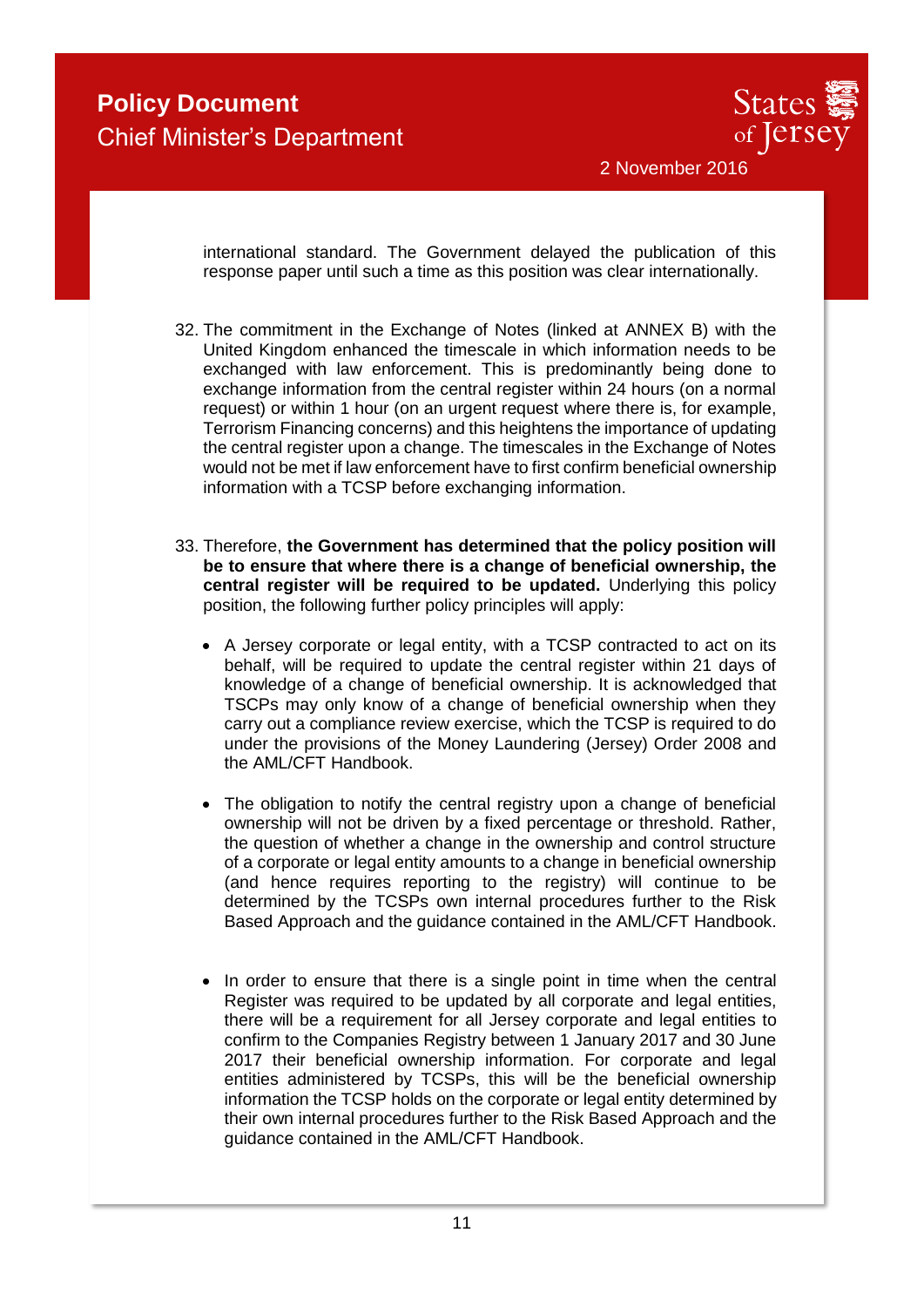

**States** 

of Jerse

• The timescale for implementation is intended to align with the Exchange of Notes signed with the UK Government and therefore the new policy will be fully implemented by 30 June 2017. This is broadly in line with a similar timeline proposed in the Consultation Paper for the implementation of 4MLD. After a Jersey corporate or legal entity has confirmed with the Companies Registry, between 1 January 2017 and 30 June 2017, their beneficial ownership information, the Registrar intends to issue a new consent under the Control of Borrowing (Jersey) Order 1958 that will be conditioned to require updating change of beneficial ownership information to the Registrar within 21 days of knowledge. The requirement will also be contained in draft legislation to be presented to the States for adoption in the first half of 2017.

- The support for the use of technology for updating beneficial ownership information to the central register was welcomed by the Government. It has been determined that a program of outreach will occur in the coming months, led by the Companies Registry, firstly to ensure industry are familiar with the implementation plan for the new policy, but also to discuss options to explore the use of technology for updating beneficial ownership information to the central register. Implementation of technology for updating beneficial ownership information to the central register will come at individual industry firm expense but the Companies Registry will make available appropriate and secure interfaces to ensure reasonable solutions can be developed.
- Security of the beneficial ownership database and any system that seeks to interact with that database is of paramount importance to Jersey and the reputation of the jurisdiction as an International Finance Centre. This is being given significant focus in terms of infrastructure investment by the Companies Registry.

#### Register of Directors for Jersey

- 34. The Government is of the view that the interpretation of the international standards requires a register of directors to be held centrally in a jurisdiction. Criterion 24.3 of the 2013 FATF Methodology states that *"Countries should require that all companies created in a country are registered in a company registry, which should record the company name, proof of incorporation, legal form and status, the address of the registered office, basic regulating powers, and a list of directors. This information should be publicly available."*
- 35. The Government has therefore determined that **the policy position is that the Government intends to legislate to create a centrally held register of directors in the Companies Registry.** Underlying this policy position, the following further policy principles will apply:
	- The Government accept that the issue over whether the register of directors should be made public is one that requires a more finely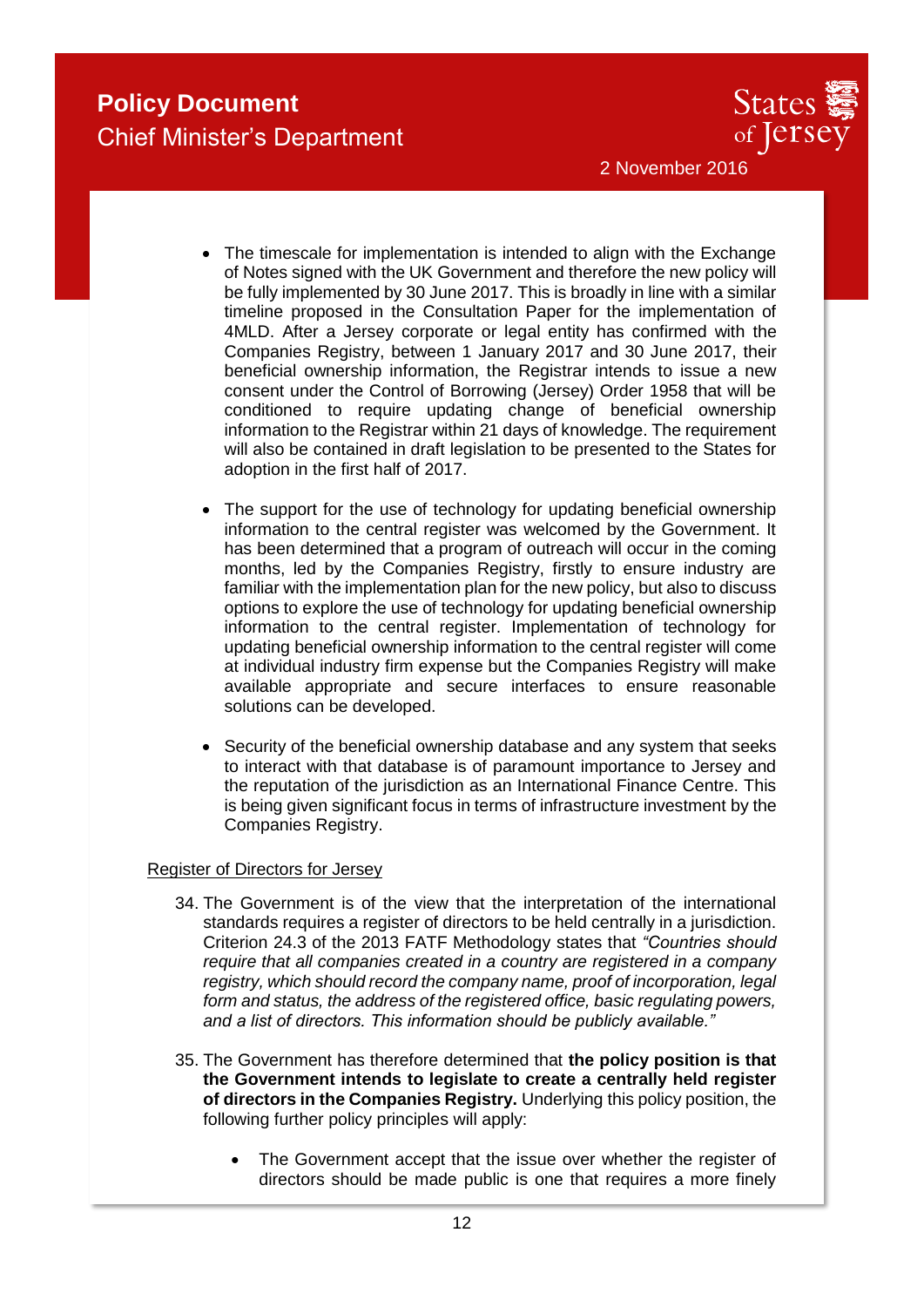

2 November 2016

balanced decision as there are reasonable arguments on both sides. The Government have therefore determined that at the current point in time, the Register will not be held publically but will be available to law enforcement, and tax authorities, on request. On the same basis as the register of beneficial ownership. The Government intend to keep this position under review as and when making the register of directors publically available becomes a global standard.

- In relation to updating the Register upon a change of Director, the Government propose that the same policy will apply to that which is proposed for updating on beneficial ownership. The company will be required to update the central register within 21 days of a change of Director. This will ensure that the register is kept up to date. The Government did not consider that an annual update alone would achieve this aim.
- The issue as to search criteria is not currently relevant as the register will be held privately, however, if the register was to be held publically in the future, the Government would propose that search was only possible against the Company name.
- The timeline for introducing the register is proposed to be by the middle of 2018. This is due to the timescale whereby this can be accommodated for a systems build within the Companies Registry. A window of 3 months will be opened before the middle of 2018 for Companies to inform the Companies Registry of information on Directors of Companies and more information on this, including exact timelines, will be published by the Companies Registry in due course.